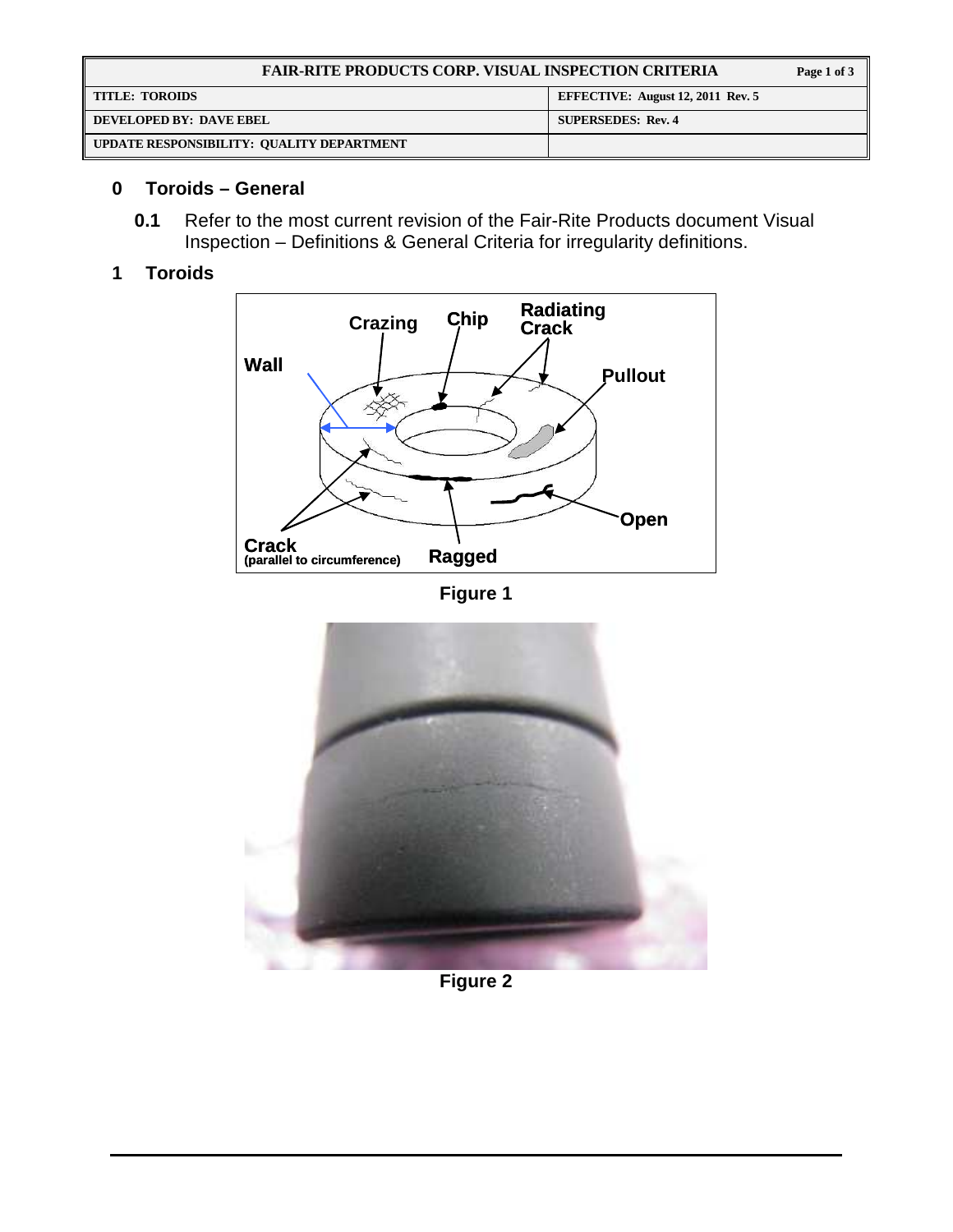| <b>FAIR-RITE PRODUCTS CORP. VISUAL INSPECTION CRITERIA</b> |                                          |  |  |
|------------------------------------------------------------|------------------------------------------|--|--|
| <b>TITLE: TOROIDS</b>                                      | <b>EFFECTIVE:</b> August 12, 2011 Rev. 5 |  |  |
| DEVELOPED BY: DAVE EBEL                                    | <b>SUPERSEDES: Rev. 4</b>                |  |  |
| UPDATE RESPONSIBILITY: QUALITY DEPARTMENT                  |                                          |  |  |

# **1.1 Limits for Irregularities - All Toroid Core Types:**

| <b>Type</b>  | Location                         | Max. Size Allowed                                                                                                                                                                                                                                                    | <b>Max Count</b><br><b>Allowed</b>                |
|--------------|----------------------------------|----------------------------------------------------------------------------------------------------------------------------------------------------------------------------------------------------------------------------------------------------------------------|---------------------------------------------------|
| Chips        | All surfaces                     | 25% (1/4) of Wall Thickness to a max equiv. area                                                                                                                                                                                                                     | 3 on each                                         |
|              |                                  | of 5 mm x 7 mm; less than max depth of 0.25 mm                                                                                                                                                                                                                       | surface, 5 total                                  |
| <b>Bumps</b> | All surfaces                     | Small to moderate Bumps that do not interfere with<br>part fit or function are allowed                                                                                                                                                                               | Unlimited                                         |
| <b>Pits</b>  | All surfaces                     | 25% (1/4) of Wall Thickness to a maximum of                                                                                                                                                                                                                          | 3 on each                                         |
|              |                                  | $0.078$ in (2mm)                                                                                                                                                                                                                                                     | surface, 5 total                                  |
|              | Radiating                        | Less than 20% (1/5) of the Wall Thickness                                                                                                                                                                                                                            |                                                   |
| Cracks       | Parallel to the<br>circumference | Cumulative length equal to 33.3% (1/3) of the<br>relative core circumference. Open cracks, or<br>cracks which weaken the part are not allowed.<br>Refer to figure 2 for an example of an<br>unacceptable open crack. See engineering for<br>clarification if needed. | Unlimited up to<br>cumulative<br>length allowance |
| Crazing      | All surfaces                     | No limit                                                                                                                                                                                                                                                             | N/A                                               |
| Sticking     | All Surfaces                     | No limit                                                                                                                                                                                                                                                             | N/A                                               |



Actual size 5mm X 7mm